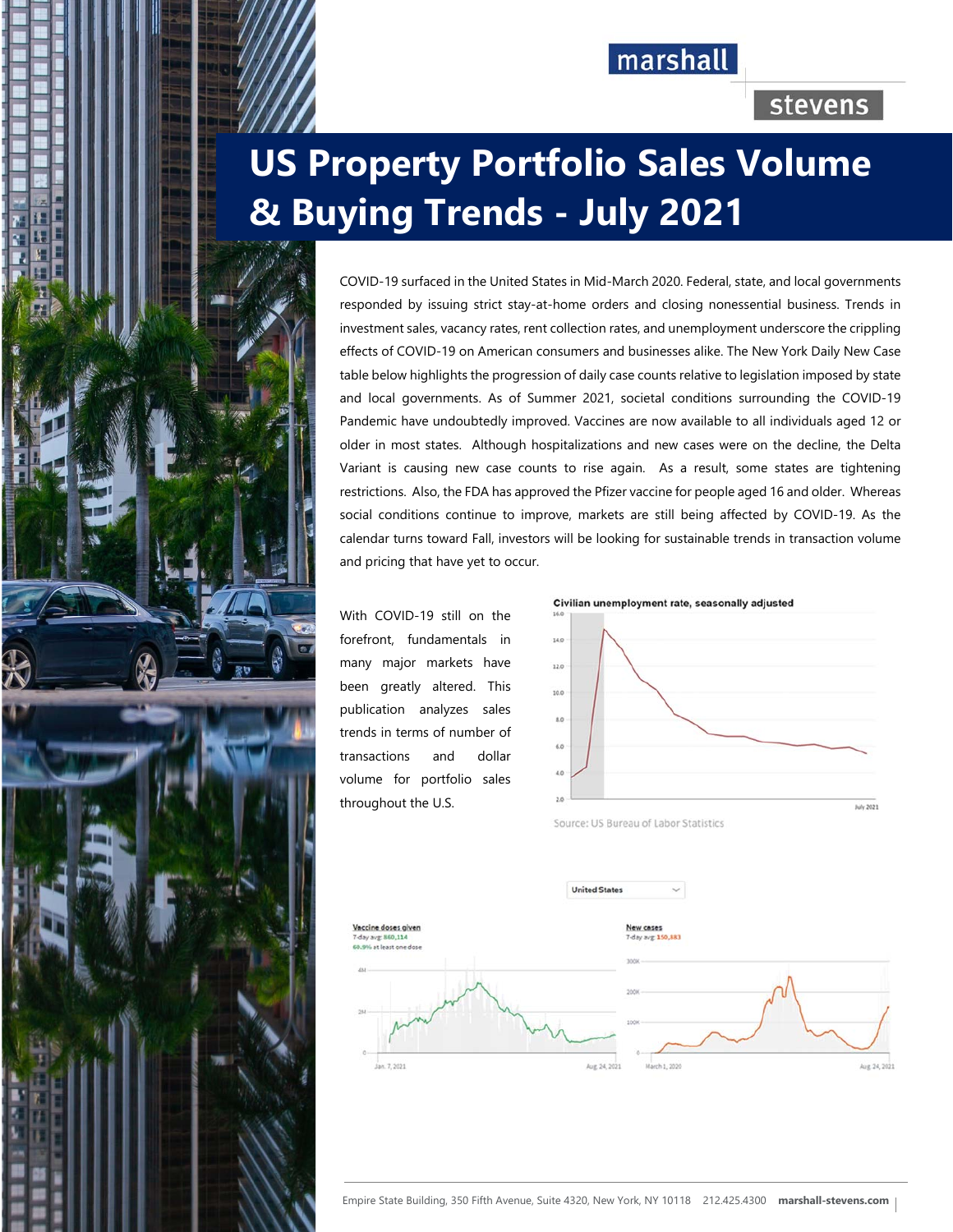## marshall

**stevens** 

#### **Number of Sales Transactions**

- Parameters: All portfolio investment sales in the United States, segmented by price tranche.
- Consistent transaction volume from January 2019 to March 2020.
- April 2020- initial COVID shockwaves grip market, number of transactions plummets.
- Uptick in transaction volume from May 2020 to August 2020 coincides with lower case counts.
- September 2020 December 2020- experienced a fluctuating trend in number of transactions.
- January 2021- 50 total transactions, 19 transactions lower than the previous month.
- April 2021 64 total transactions, one transaction lower than the previous month.
- May 2021 64 total transactions, the same number of transactions as the previous month.
- June 2021 70 total transactions, a 9.4% increase in number of transactions from the prior month.
- July 2021 96 total transactions, a 37.1% increase in number of transactions from the prior month.
- The market remains in a steady upward trend in terms of the number of transactions over the three most recent months.



The portfolio investment sales market has been significantly affected during the post-COVID era. Transaction volume has continued to struggle to return to its Pre-COVID-19 levels. The number of sales per month is increasing but remain below levels seen prior to COVID-19.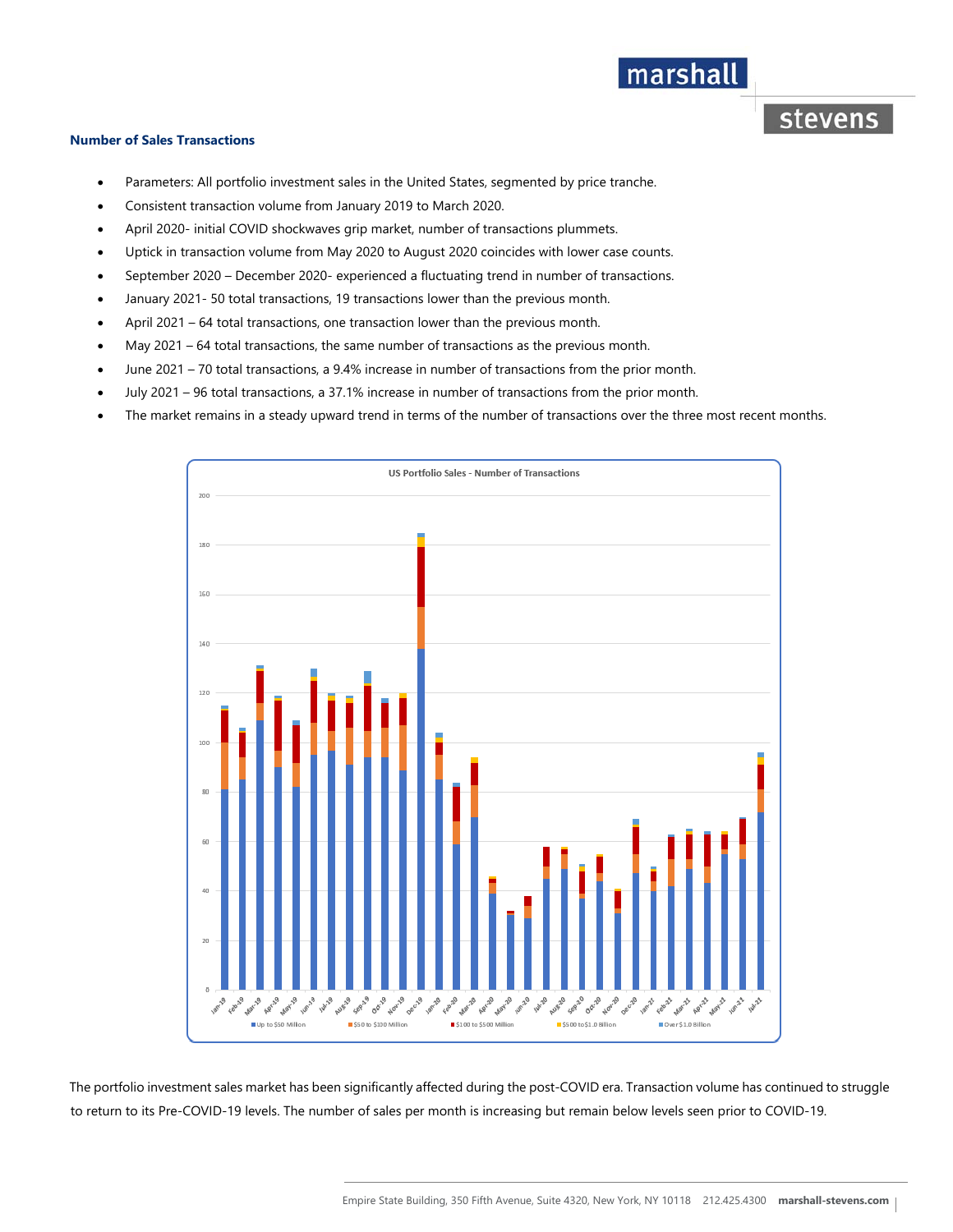## marshall

stevens

#### **Dollar Volume of Sales Transactions**

In 2019, the average monthly sales volume was approximately \$10.4 billion. Comparatively, the average monthly sales volume in 2020 was roughly \$5.2 billion, reflecting a decrease of approximately 50.0%. Thus far in 2021, through July, the average monthly sales volume was \$5.4 billion, an increase of 4.0% over 2020.

| <b>Total Dollar Volume - US Portfolio Sales</b> |                  |                  |                 |
|-------------------------------------------------|------------------|------------------|-----------------|
| <b>YEAR</b>                                     | 2019             | 2020             | 2021 (July)     |
| Min                                             | \$6,114,000,000  | \$619,000,000    | \$2,534,000,000 |
| Max                                             | \$31,207,000,000 | \$20,710,000,000 | \$8,678,000,000 |
| Average                                         | \$10,337,916,667 | \$5,170,000,000  | \$5,377,285,714 |
| % Difference                                    |                  | -50.0%           | 4.0%            |

- Average sales volume from January 2019 to March 2020 was \$10,603,200,000.
- Average sales volume from April 2020 to July 2021 was \$4,043,000,000.
- The largest increase in dollar volume for 2020 was 239.3% from August to September.
- The largest decrease in dollar volume for 2020 was 77.8% from February to March.
- December 2020 dollar volume significantly increased from the prior month, reflecting a 132.5% increase in total dollar volume.
- January 2021 reflected a decline of 55.5% in total dollar volume, as shown in the figure below.
- March 2021 mimicked the prior month with another slight increase, reflecting a 19.8% jump in total dollar volume.
- April 2021 continued with another slight increase, reflecting a 11.0% jump in total dollar volume.
- May 2021 reflected a 55.5% decrease despite the consistency in number of transactions.
- June 2021 reflected a 242.5% increase from the prior month, the largest percent increase in 2021.
- July 2021 reflected a 7.7% decrease from the prior month.